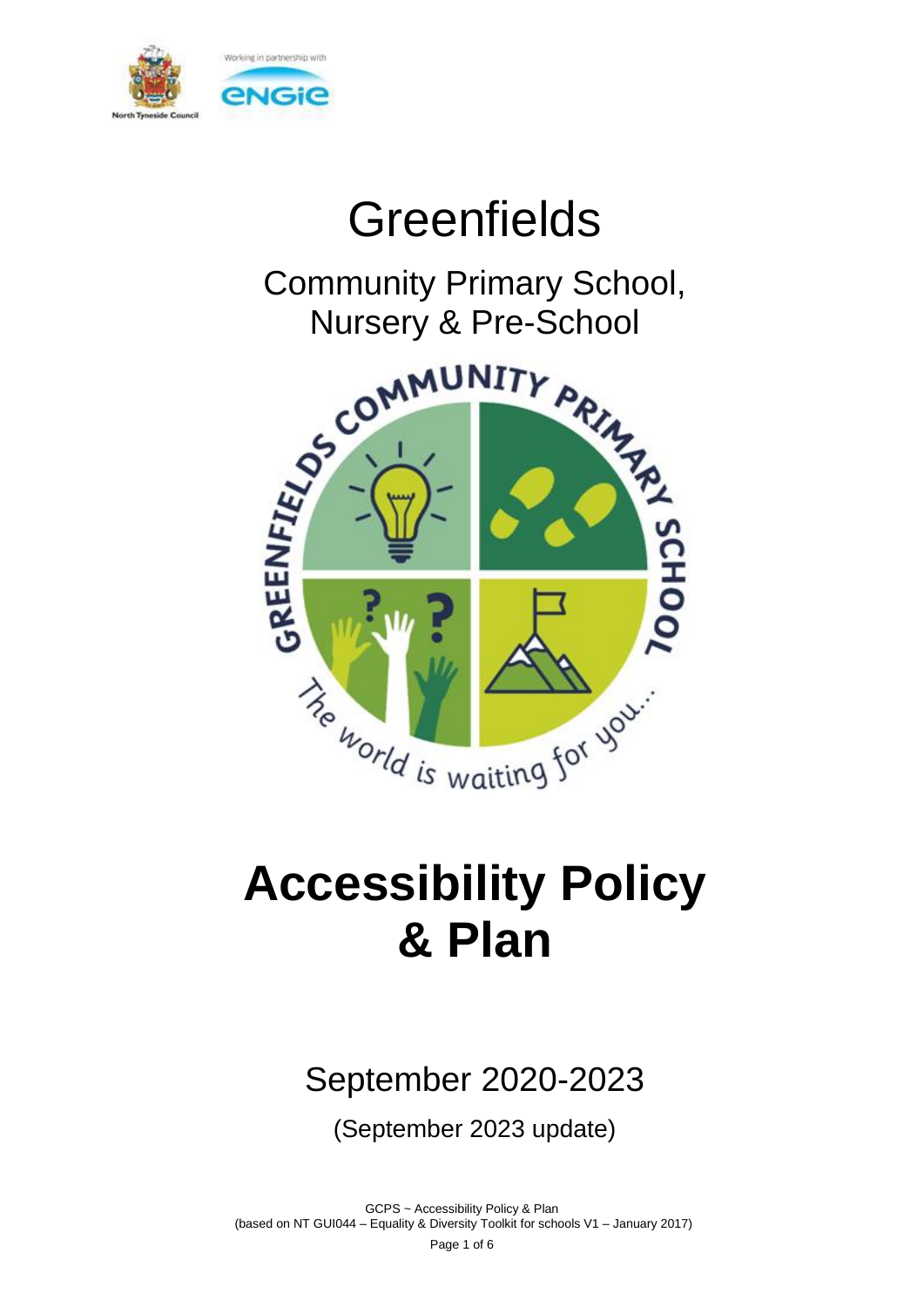



Greenfields Community Primary School

### **Accessibility Policy & Plan**

Our Accessibility policy and plan are fully compliant with legislation within the Equality Act 2010 (schedule 10, paragraph 3) and Disability Discrimination (prescribed Times and Periods for Accessibility Strategies and Plans for Schools (England) Regulations 2005.

#### **AIMS OF THE PLAN**

- To create opportunities for every child to develop and learn
- To release potential in people to make the most of themselves
- To achieve excellence in standards of education & skill for all children
- To ensure the building and premises are accessible to all users, including pupils, parents/carers and visitors.
- To link with the school Single Equality Scheme Action Plan in order to have due regard to the duties from the Equality Act as follows:
	- Eliminate unlawful discrimination, harassment and victimisation;
	- Advance equality of opportunity between different groups; and
	- Foster good relations between different groups.

#### **INTRODUCTION**

This plan is drawn up in accordance with the duties in the Equality Act 2010, as amended by the SEN and Disability Act 2001 (SENDA). It draws on the guidance set out in "Accessible Schools: Planning to increase access to schools for disabled pupils", issued by DfE in 2002 and the Educational Needs and Disability Regulations 2014.

#### **DEFINITION OF DISABILITY**

Disability is defined by the Equality Act 2010 as:

"A person has a disability if he or she has a physical or mental impairment that has a 'substantial' and 'long-term' negative effect on his or her ability to do normal day to day activities".

#### **KEY OBJECTIVE**

To reduce and eliminate barriers of access to the curriculum, and to enable full participation in the school community for pupils, prospective pupils and our adult users with a disability.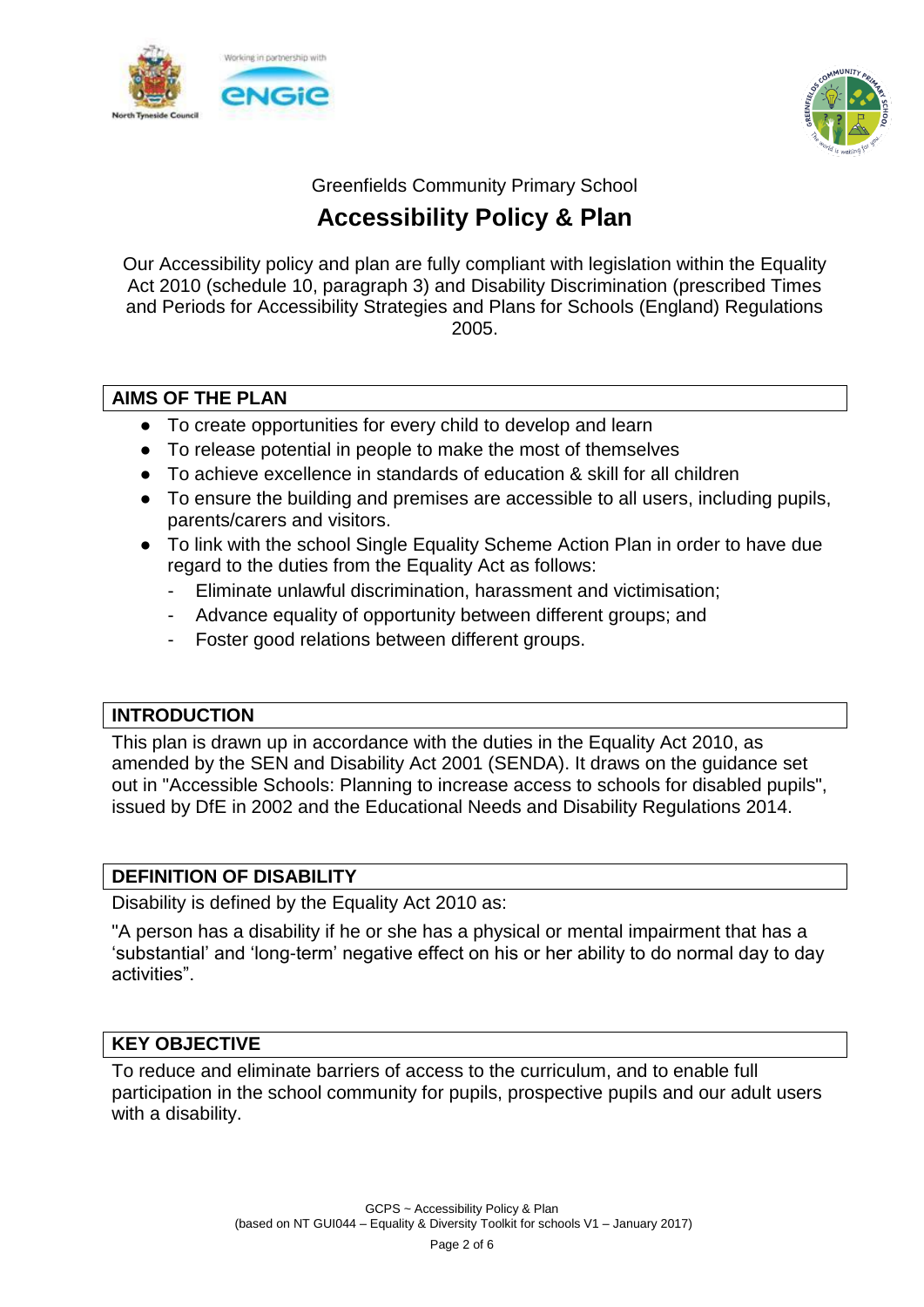



#### **PRINCIPLES**

- 1. Compliance with the Equality Act is consistent with the school's Single Equality Scheme and Action Plan, and the operation of the school's SEN policy;
- 2. The school recognises its duties under the Equality Act (as amended by the SENDA):
	- eliminate unlawful discrimination, harassment and victimisation;
	- advance equality of opportunity between different groups; and
	- foster good relations between different groups.
	- not to discriminate against disabled pupils in their admissions and exclusions, and provision of education and associated services
	- not to treat disabled pupils less favourably
	- to take reasonable steps to avoid putting disabled pupils at a substantial disadvantage
	- to publish an Accessibility Plan.
- 3. In performing their duties, governors and staff will have regard to the Technical Guidance on the Public Sector Equality Duty written by the Equality & Human Rights Commission.
- 4. In performing their duties, governors and staff will have regard to the Special Educational Needs and Disability regulations 2014.
- 5. The school recognises and values parents' knowledge of their child's disability and its effect on his/her ability to do normal activities, and respects the parents' and child's right to confidentiality.
- 6. Schedule 10 (Accessibility for Disabled Pupils ) of the Equality Act also requires schools to:
	- Increase the extent to which disabled pupils can participate in school curriculum
	- Improving the physical environment of the schools for the purpose of increasing the extent to which disabled pupils are able to take advantage of education and benefits, facilities or services, provided or offered by the school,
	- Improving the delivery to disabled pupils of information which is readily accessible to pupils which are not disabled.
- 7. The school provides all pupils with a broad and balanced curriculum, differentiated and adjusted to meet the needs of individual pupils and their preferred learning styles; and endorses the key principles in the National Curriculum framework, which underpin the development of a more inclusive curriculum:
	- setting suitable learning challenges
	- responding to pupils' diverse learning needs
	- overcoming potential barriers to learning and assessment for individual and groups of pupils.

#### **ACTIONS**

The School has identified a range of actions for development in line with the duties arising from the Equality Act 2010 and other relevant statutory regulations and will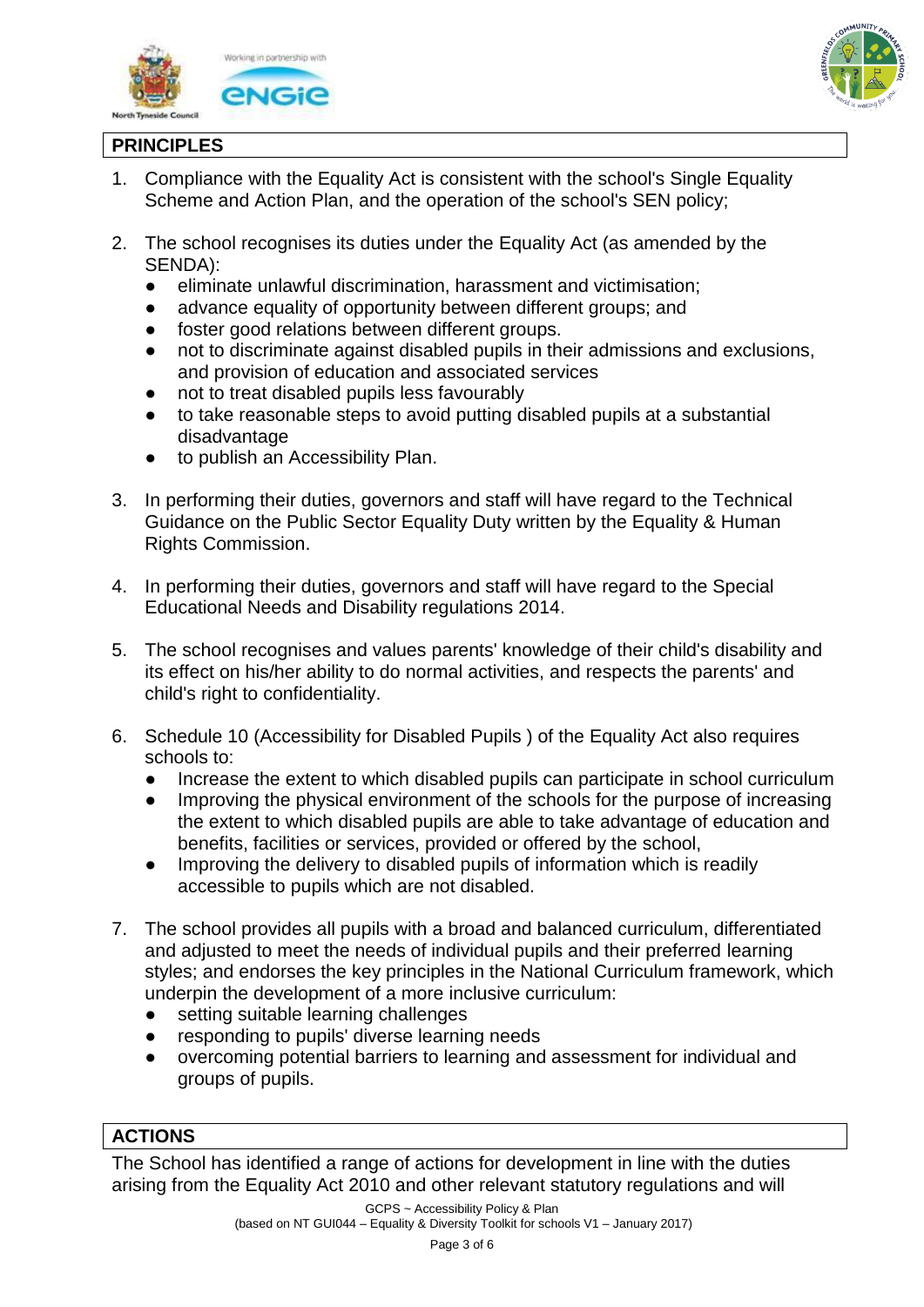



review in light of periodic changes in such regulations as necessary. A priority list is identified in the accessibility plan enclosed for the period 2017 - 2020 academic years. This plan will become an appendix to the school School's Single Equality Scheme.

#### **LINKED POLICIES**

This Plan will contribute to the review and revision of related school policies, e.g.:

- SEN policy
- Single Equality Scheme & Action Plan
- Equality Impact Assessment Template & Guidance
- Equality & Diversity Guidance for schools
- Guidance on Publishing of Equality Data for Schools
- Curriculum policies
- Behaviour
- Admissions
- Health & Safety

#### **POLICY & PLAN MONITORING & REVIEW:**

Implementation and effectiveness is monitored through Governing Board committees and reported to the Full Governing Board.

The Accessibility Policy and Plan will be reviewed every three years and approved by the Governing Board. At Greenfields, the review process has been delegated to the Business & Operations Committee of the Governing Board.

The next scheduled review is **September 2021**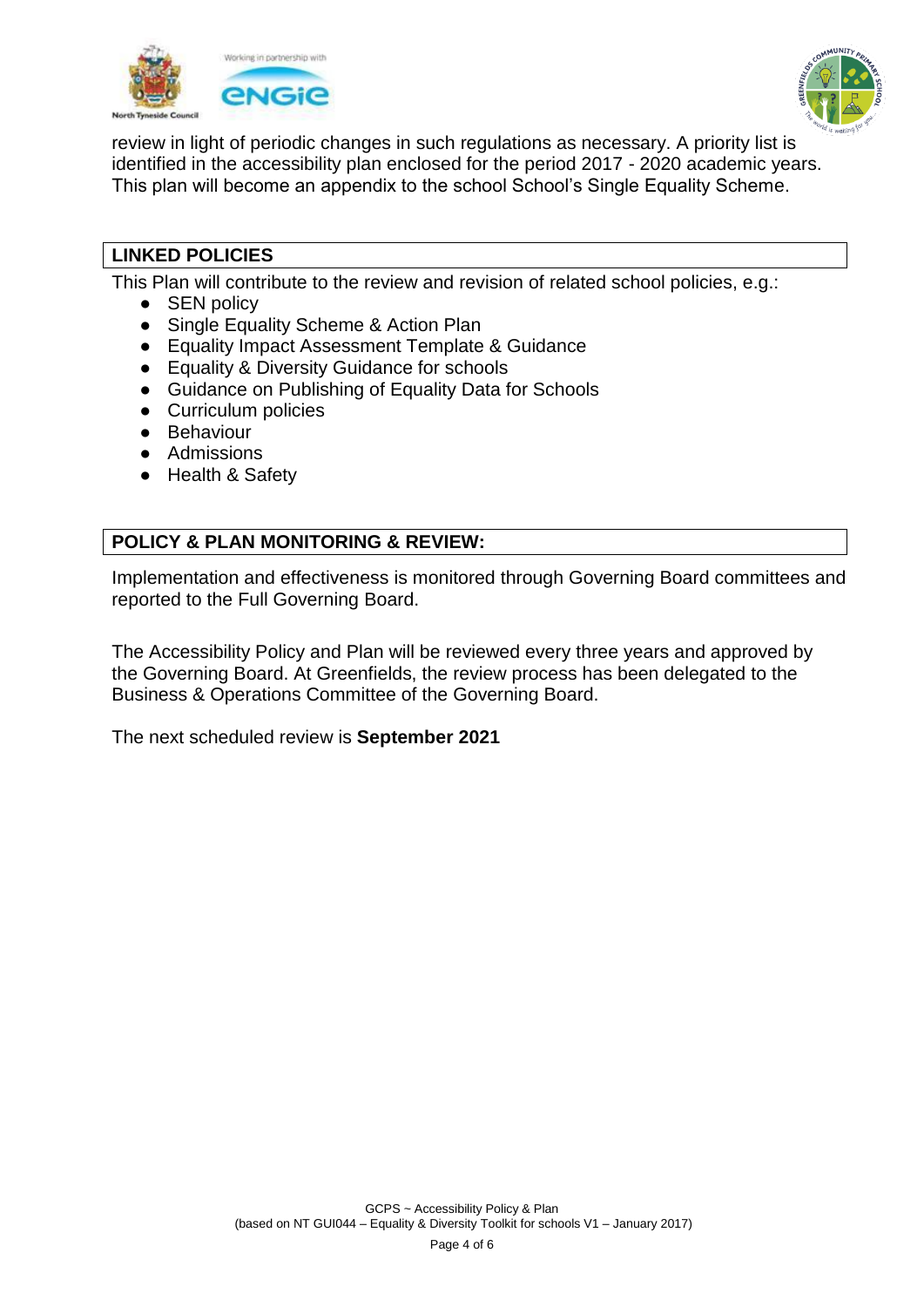



Greenfields Community **Primary School** 

#### **Accessibility Action Plan 2020 – 2023**

| <b>Access to Information</b>                                                                                                                       |                                 |                                 |                                                                                          |  |  |
|----------------------------------------------------------------------------------------------------------------------------------------------------|---------------------------------|---------------------------------|------------------------------------------------------------------------------------------|--|--|
| <b>Action</b>                                                                                                                                      | <b>Responsibility</b>           | <b>Timescale</b>                | <b>Intended Outcor</b>                                                                   |  |  |
| Provide documentation in alternative<br>formats (e.g. large print, audio) as<br>required.<br>Monitor uptake of documents in alternative<br>formats | Headteacher and<br>office staff | September 2020<br>$-$ July 2021 | All stakeholders have a<br>school documentation in<br>format that is accessible<br>them. |  |  |
| Review accessibility of newsletter and letters<br>for parents.                                                                                     | Headteacher                     | September 2020<br>$-$ July 2021 | All stakeholders can act<br>school news                                                  |  |  |
| Review the format of homework information<br>in terms of its accessibility to all pupils,<br>parents and carers                                    | Senior Leadership<br>Team       | September 2020<br>$-$ July 2021 | Pupils, parents and care<br>homework information in<br>accessible format                 |  |  |

#### **Physical Access**

 $\overline{a}$ 

| <b>Responsibility</b><br><b>Timescale</b><br><b>Action</b><br>• Review personal evacuation plans.<br>Improve signage of evacuation procedures<br>September 2020<br><b>SENCo</b><br>• Review internet safety signs and displays<br>$-$ July 2021<br>- Ensure signage relates to room functions.<br>and community users<br>Consider what support parents and carers<br>September 2021<br>All staff<br>need to access school meetings and events.<br>- July 2022<br>participation<br>September 2022<br>Identify improvements to KS2 playground,<br>Senior Leadership |                                        |      |             |                          |  |  |
|-------------------------------------------------------------------------------------------------------------------------------------------------------------------------------------------------------------------------------------------------------------------------------------------------------------------------------------------------------------------------------------------------------------------------------------------------------------------------------------------------------------------------------------------------------------------|----------------------------------------|------|-------------|--------------------------|--|--|
| Signs around school co<br>to site access and meet<br>needs of pupils, staff, pa                                                                                                                                                                                                                                                                                                                                                                                                                                                                                   |                                        |      |             | <b>Intended Outcor</b>   |  |  |
| Access issues addresse<br>events happen, increasi<br>Increased site access, r                                                                                                                                                                                                                                                                                                                                                                                                                                                                                     |                                        |      |             |                          |  |  |
|                                                                                                                                                                                                                                                                                                                                                                                                                                                                                                                                                                   |                                        |      |             |                          |  |  |
|                                                                                                                                                                                                                                                                                                                                                                                                                                                                                                                                                                   | involving pupils in designing new area | Team | - July 2023 | diverse needs of disable |  |  |

| <b>Access to Curriculum</b>                                                                                                                                                                                                                                |                                                           |                                 |                                                                                               |  |  |
|------------------------------------------------------------------------------------------------------------------------------------------------------------------------------------------------------------------------------------------------------------|-----------------------------------------------------------|---------------------------------|-----------------------------------------------------------------------------------------------|--|--|
| <b>Action</b>                                                                                                                                                                                                                                              | <b>Responsibility</b>                                     | <b>Timescale</b>                | <b>Intended Outcor</b>                                                                        |  |  |
| Reinforce responsibilities of all staff as<br>outlined in professional standards<br>Ensure all classrooms and resources are<br>organised in line with classroom checklist.<br>Staff training in disability awareness to<br>reflect diverse needs of pupils | All staff                                                 | September 2020<br>$-$ July 2021 | Effective learning envirg<br>created for all pupils util<br>best practice and feedb<br>pupils |  |  |
| Involve pupils in review of accessibility of<br>IT hardware (notepads, whiteboards etc.)<br>Prioritise new IT purchases                                                                                                                                    | <b>SENCo</b><br>& IT co-ordinator                         | September 2021<br>$-$ July 2022 | IT is appropriate for pup<br>disabilities                                                     |  |  |
| Audit participation in extra-curricular<br>activities and identify any barriers<br>Consider TA deployment to cover extra-<br>curricular activities if needed<br>Seek LA advice about accessible venues                                                     | <b>SENCo</b><br><b>Educational Visits</b><br>Co-ordinator | September 2022<br>$-$ July 2023 | Increased participation<br>school activities                                                  |  |  |

 $1$  Green (Completed); Amber (On target to be completed on time); Red (Delay in Completion/Not Completed)